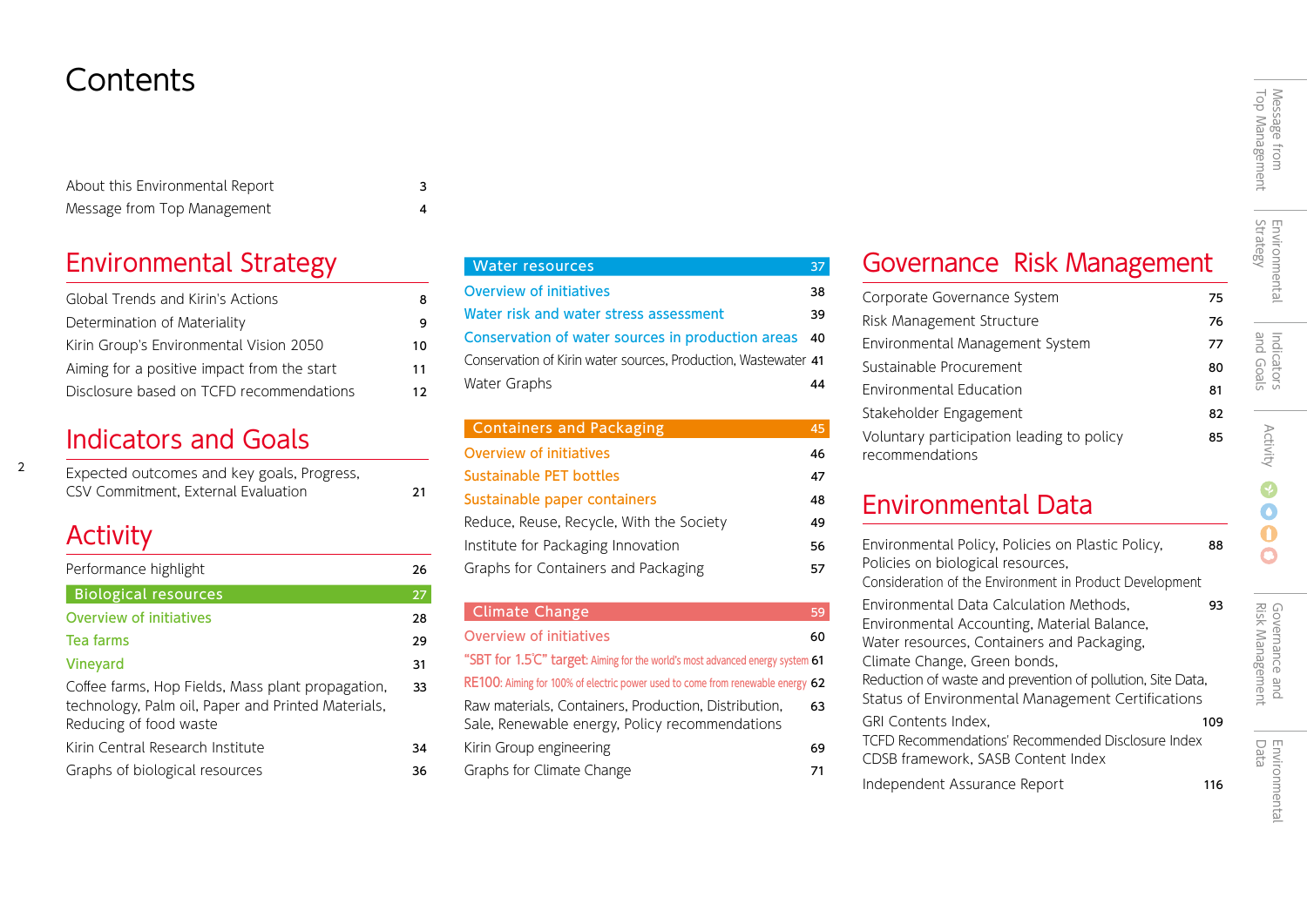# About this Environmental Report

#### Editorial Policy

3

The Kirin Group operates in three business areas in Japan, Oceania, and Asia: "Food (Alcoholic & non-alcoholic beverages)," "Pharmaceuticals," and "Health Science."

Approximately 65% of net sales are attributable to the Japan Beer and Spirits Businesses, Japan Non-alcoholic Beverages Businesses, and Oceania Integrated Beverages Business.

Initiatives to address the environmental issues are positioned as one of the purposes of CSV (the creation of value that can be shared with society), which is the core of our management strategy for the realization of sustainable growth.

The editing of this report has taken into account the characteristics of the Kirin Group's business and the positioning of its environmental approaches.

\* For information on activities, data, and revised policies since August 2021, please access Kirin Holdings' environmental website.

#### Structure of Corporate Information Disclosure

Information on the corporate activities of the Kirin Group, including this Report, discloses a diverse range of information in the interests of shareholders and investors, as well as the interests of a wide range of stakeholders in our local communities, including our customers.

Kirin Holdings Impact The Environment Websaite [https://www.kirinholdings.com/](https://www.kirinholdings.com/en/impact/) en/impact/

Kirin Holdings The Environment Websaite [https://www.kirinholdings.com/](https://www.kirinholdings.com/en/impact/env/) en/impact/env/

Kirin Group Environmental Report https://www.kirinholdings.com/ [en/investors/library/env\\_report/](https://www.kirinholdings.com/en/investors/library/env_report/)



en/investors/

Kirin Holdings Investor Relations Information [https://www.kirinholdings.com/](https://www.kirinholdings.com/en/investors/)

回版教回

Lion Sustainability Website https://lionco.com/our-commitments our-sustainability-approach/



Reporting Period

FY2020 (January–December 2020)

Where necessary, this report also contains historical data showing trends for the past 3 to 5 years.

#### Organizations Covered by this Report (FY2020)

| <b>Business</b>                                    | Company                                                                                                                                                                                                                                                                                                                                                                                                                                                                            |
|----------------------------------------------------|------------------------------------------------------------------------------------------------------------------------------------------------------------------------------------------------------------------------------------------------------------------------------------------------------------------------------------------------------------------------------------------------------------------------------------------------------------------------------------|
| Japan Beer and Spirits<br><b>Businesses</b>        | Kirin Brewery, Kirin Distillery,<br>SPRING VALLEY BREWERY, Eishogen<br>Kirin Brewery (Zhuhai)                                                                                                                                                                                                                                                                                                                                                                                      |
| Japan Non-alcoholic<br><b>Beverages Businesses</b> | Kirin Beverage, Shinshu Beverage, Hokkaido Kirin Beverage, Kirin Maintenance Service,<br>each site of Kirin Beverage Service (Hokkaido, Sendai, Tokyo, Chubu, Kansai)<br>KIRINVIVAX, Tokai Beverage Service                                                                                                                                                                                                                                                                        |
| Oceania Integrated<br>Beverages Business           | Lion, New Belgium Brewing                                                                                                                                                                                                                                                                                                                                                                                                                                                          |
| Pharmaceuticals<br><b>Businesses</b>               | Kyowa Kirin, Kyowa Kirin Frontier, Kyowa Medical Promotion, Kyowa Kirin plus,<br>Kyowa Hakko Kirin China Pharmaceutical, Kyowa Kirin Pharmaceutical Research                                                                                                                                                                                                                                                                                                                       |
| Other Businesses (all<br>companies included)       | Mercian, NIPPON LIQUOR, Daiichi Alcohol, Wine Curation, Myanmar Brewery<br>Interfood, Vietnam Kirin Beverage, Four Roses Distillery<br>Kyowa Hakko Bio, KYOWA PHARMA CHEMICAL, KYOWA Engineering, BioKyowa,<br>Shanghai Kyowa Amino Acid, Thai Kyowa Biotechnologies,<br>Kirin Holdings, Kirin Business Expert, KIRIN BUSINESS SYSTEM,<br>KOIWAI DAIRY PRODUCTS, Kirin Echo, Kirin and Communications, Kirin Engineering<br>Kirin City, Kirin Techno-System, KIRIN GROUP LOGISTICS |

\* Lion announced the transfer of its beverage business unit on January 25, 2021.

#### Calculation Method of Environmental Data

About Calculation Method of Environmental Data  $\rightarrow$ P.93~P.95

#### Reference Guidelines

- **GRI Standards**
- Ministry of the Environment, Government of Japan's Environmental Reporting Guidelines (FY2018 version)
- Recommendations of the Task Force on Climate-Related Financial Disclosures (TCFD Recommendations) (June 2017)
- CDSB framework v2.2 (December 2019)
- SASB Standards (October 2018 version) Food & Beverage Sector/Alcoholic Beverages Industry and Non-Alcoholic Beverages Industry

#### $(\rightarrow P.109 \sim P.115)$

Forward-looking statements in this report, including forecasts, targets, and plans, are based on the current assessments by management at the time of preparation of the report. They contain inherent uncertainty that the outcomes will differ from the statements in this report due to changes in a variety of factors. Statements about risks and opportunities are also included in the report from the perspective of proactive information disclosure, even if they do not necessarily constitute risk factors that would have a material impact on investor decisions. The Kirin Group will, upon identification and acknowledgment of various risks associated with its business, strive to strengthen its risk management structure and to prevent and mitigate those risks, and will make its best efforts to respond to risks that become apparent.

 $\bigcap$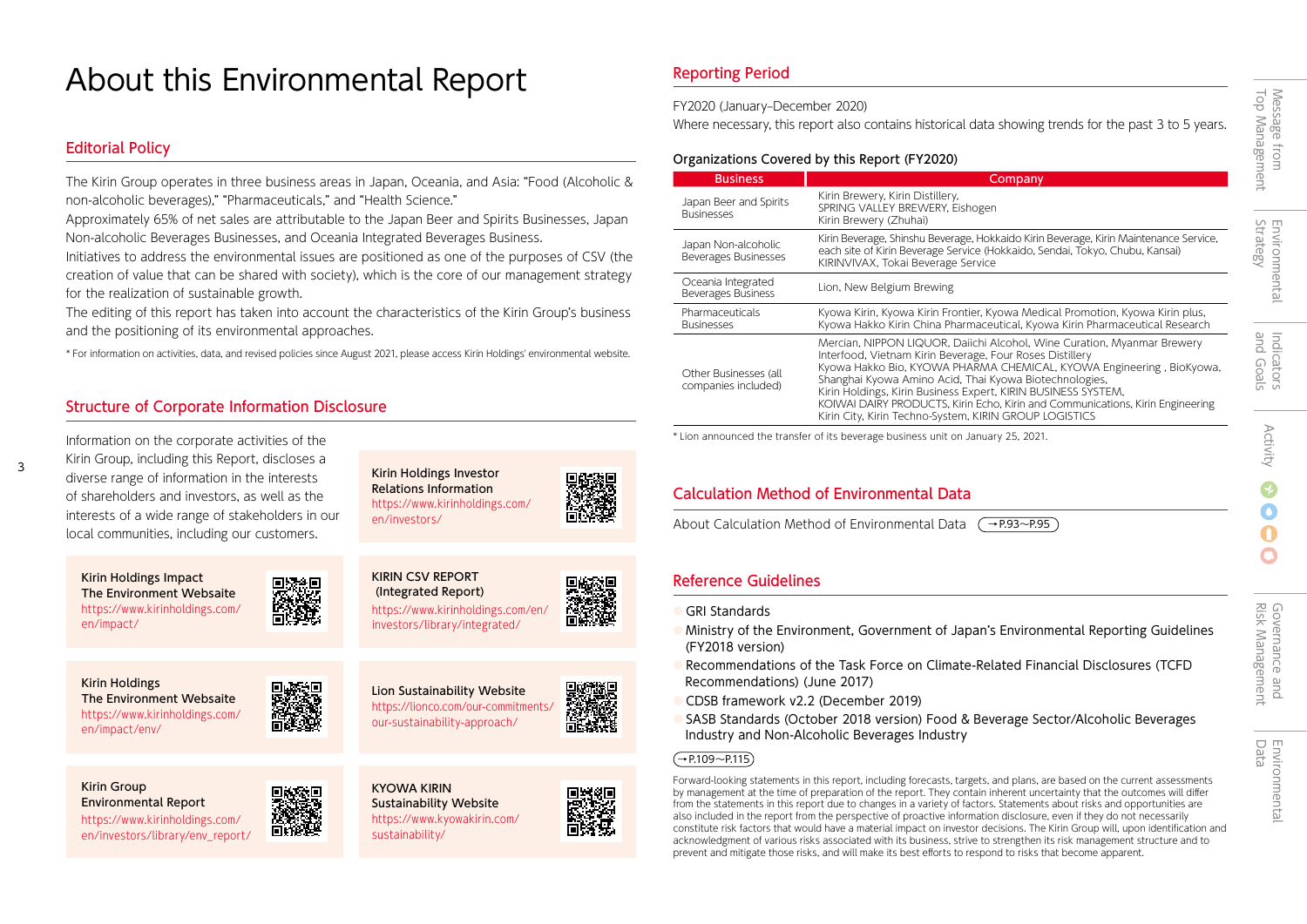4

We will continue to exercise leadership in environmental management and contribute to Japan becoming a "leading environmental nation"

First, I would like to express my deepest condolences to all those who lost loved ones as a result of the COVID-19 pandemic, and extend my heartfelt sympathies to all those affected. I would also like to express my deepest respect for the national and local governments in their day-to-day endeavors to control the spread of the disease, as well as the medical professionals constantly making every effort to diagnose and treat infected patients.

Scenario analysis based on the recommendations of the Task Force on Climate-related Financial Disclosures (TCFD), which the Company is implementing, shows that global warming is likely to increase the number of people at risk of contracting infectious diseases. In 2020, Kirin registered the Lactococcus lactis (LC) Plasma that it discovered as the first Food with Function Claims (FFC) that "helps maintain the immune system in healthy people" with Japan's Consumer Affairs Agency (CAA) in Japan. In addition to preparing for the impact of climate change on our ingredients, i.e. agricultural products and water resources, we hope to deploy advanced fermentation technology and biotechnology to resolve social issues such as health risks and achieve business growth at the same time.

Our long-term environmental strategy, the Kirin Group's Environmental Vision 2050, announced in February of last year, shifts our aim towards creating positive impact, marking a significant change from curbing negative impact, which was the focus of Kirin's previous strategy. We are pursuing effective initiatives in the four priority issues of climate change, containers and packaging, biological resources, and water resources. Regarding climate change, in November 2020 we joined RE100, an initiative committed to sourcing 100% renewable electricity. In December, the Group's medium-term GHG reduction target commitment was accepted by SBTi, as a "Business ambition for 1.5℃." When the TCFD developed its Guidance on Scenario

Analysis for Non-Financial Companies, which was published in October, we were the only Japanese company and the only alcoholic beverage company in the world to present our opinions as one of 15 companies interviewed. With regard to "containers and packaging," we launched a joint project with Mitsubishi Chemical Corporation last year aimed at the practical application of chemical recycling, as part of efforts to establish a circular economy for PET bottles. This year, we also became the first Japanese food company to participate in the Alliance to End Plastic Waste, a non-profit organization that works on a global basis to resolve the issue of waste plastics. As for "biological resources," we converted paper containers to 100% FSC® -certified paper in the Japan alcohol and nonalcoholic beverages businesses last year. In February this year, we became the first company in the Japanese food and medical products industry to participate in the Corporate Engagement Program of the Science Based Targets Network, a global organization that develops scientific approaches to setting targets for the use of natural capital, including "water resources."

I view the "realization of the decarbonization of society" advocated by the Japanese government as a longterm national policy vision comparable to the "Income Doubling Plan" and the "Plan for Remodeling the Japanese Archipelago." The world recognizes the harmonization of nature and mankind as a philosophy of Japan. By continuing to demonstrate leadership in environmental management, the Kirin Group aims to contribute to Japan becoming a "leading environmental nation," in which humankind and nature coexist, and to become a global leader in CSV.

> President & CEO, Kirin Holdings Company, Limited Yoshinori Isozaki

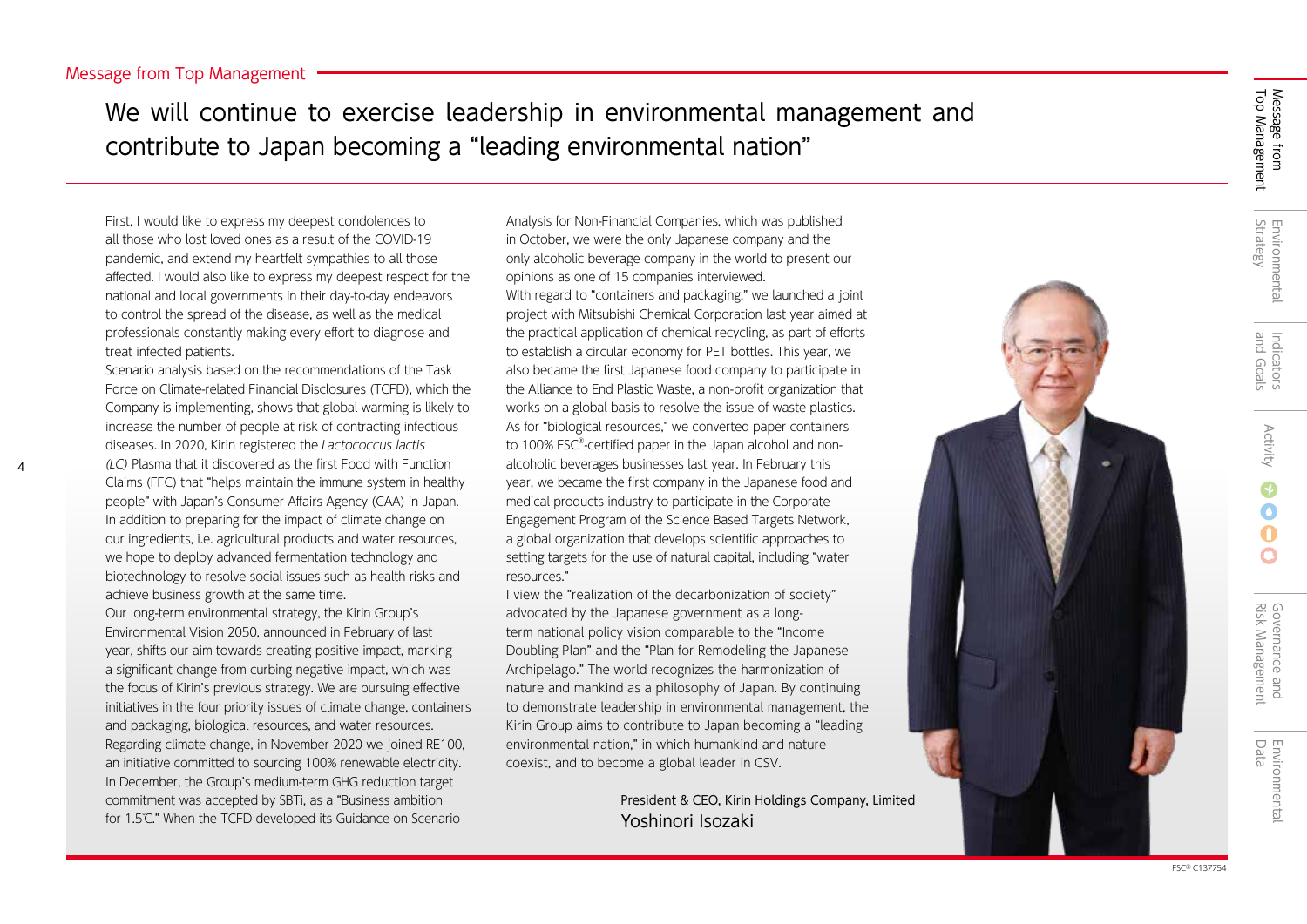# Corporate Data



5





| Segment                                 | Food & Beverages | Pharmaceuticals | Health science | Company                                                                                        |
|-----------------------------------------|------------------|-----------------|----------------|------------------------------------------------------------------------------------------------|
| Japan Beer and Spirits Businesses       |                  |                 |                | Kirin Brewery                                                                                  |
| Japan Beer and Spirits Businesses       |                  |                 |                | Kirin Beverage                                                                                 |
| Oceania Integrated Beverages Businesses |                  |                 |                | Lion                                                                                           |
| Pharmaceuticals Businesses              |                  |                 |                | Kyowa Kirin                                                                                    |
| Other Businesses                        |                  |                 |                | Mercian<br><b>Myanmar Brewery</b><br>Coca-Cola Beverages Northeast<br>Kyowa Hakko Bio<br>Other |

#### Financial Key Performance Indicators

#### Capital efficiency indicator-Return on invested capital (ROIC)

The ROIC target of 10% in the 2019 medium-term business plan is unlikely to be achieved due to the impact of COVID-19.

8.0

(%)

6.0

4.0

2.0

 $\Omega$ 

#### Profitability and growth performance̶Normalized EPS

Normalized EPS was pushed down by a decline in operating profit, with the result that target of average yearly growth of 5% or higher in the 2019 medium-term business plan was not achieved.



 $\mathbf \Omega$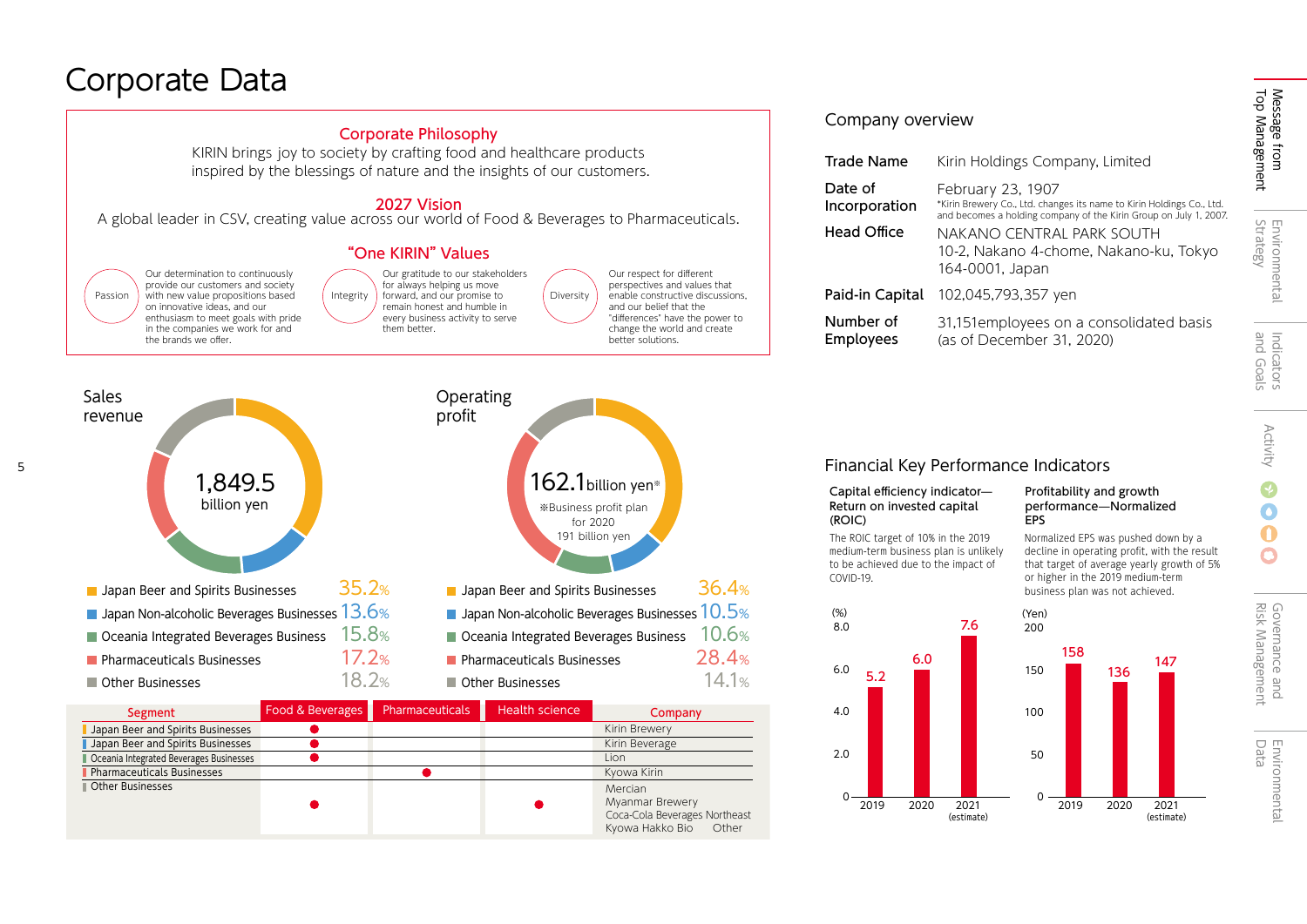### Our R&D and engineering capabilities create a positive impact.

The Kirin Group has been continuously developing TCFD scenario analysis since 2017. We revised our long-term environmental vision last year based on our assessment of the business impact of climate change obtained through scenario analysis. Mitigation measures, such as upgrading to a Science Based Target (SBT) of 1.5℃ and participating in RE100, as well as adaptation measures, such as expanding support for acquiring Rainforest Alliance certification to coffee farms in Vietnam, all represent a concrete manifestation of the insights gained from scenario analysis. The Kirin Group is conducting a unique environmental strategy based on its strengths in R&D and engineering. At Kirin's Packaging Innovation Laboratory, one of the world's largest containers and packaging development bodies created by a food company, we have achieved significant CSV results in terms of reducing the amount of materials used, cutting GHG emissions, and reducing costs, by decreasing the weight of containers and packaging. We are currently working with Mitsubishi Chemical Corporation to develop practical applications for chemical recycling, as part of efforts to achieve a circular economy for PET bottles.

6

In joint research with Bridgestone Corporation aimed at producing plants that are potential natural rubber substitutes, "bag-type culture vessel system technology," Kirin's proprietary technology that is expected to contribute to the production of large quantities of seeds of superior varieties, is applied. The practical application of Kirin Central Research Institute's mass plant propagation technology is expected to contribute to the development of various plant strains adapted to future global warming and the expansion of crop acreage in a short period of time. We believe that contributing via the Health Science business to solutions for social issues such as the risk of infectious diseases associated with global warming offers business opportunities. The LC Plasma that we registered with the CAA as the first FFC

in the area of immune systems in Japan in 2020 was also the result of our efforts at the Kirin Central Research Institute. The reduction of environmental impact and the introduction of new environmental technologies at plants requires engineering with full knowledge of the manufacturing process and production technology. In addition to the engineering divisions in each company, the Kirin Group includes an integrated engineering company, Kirin Engineering Company, Limited. By leveraging its nimbleness and facility technology capabilities through coordination between these divisions and Kirin Engineering, the Kirin Group supports the swift deployment of environmental measures. Kirin's beer business, which is the origin of the Kirin Group, has a brewing philosophy of "Reverence for Life." The idea is that not only agricultural products, which are the raw materials, but also fermentation, which is the production process, are supported by the bounty of living things. Kirin's strengths in technology are rooted in humble learning from agricultural products and yeast, and our organizational culture, which places the preservation of the environment as one of our purposes, have been nurtured to ensure that we pass on nature, the foundation of production, to the next generation.

Even when our business portfolio changes in future, Kirin will keep on utilizing fermentation and biotechnology to engage in business activities that benefit from nature. As we look to achieve the Kirin Group's Environmental Vision 2050, we will continue to take on the challenge of creating positive impacts on people, society, and the natural environment by leveraging our R&D capabilities, engineering capabilities, and networking capabilities with NGOs and local communities.

Senior Executive Officer, Kirin Holdings Company, Limited (Officer in Charge of CSV Strategy, Group Environmental Manager) Ryosuke Mizouchi



 $\bigcap$